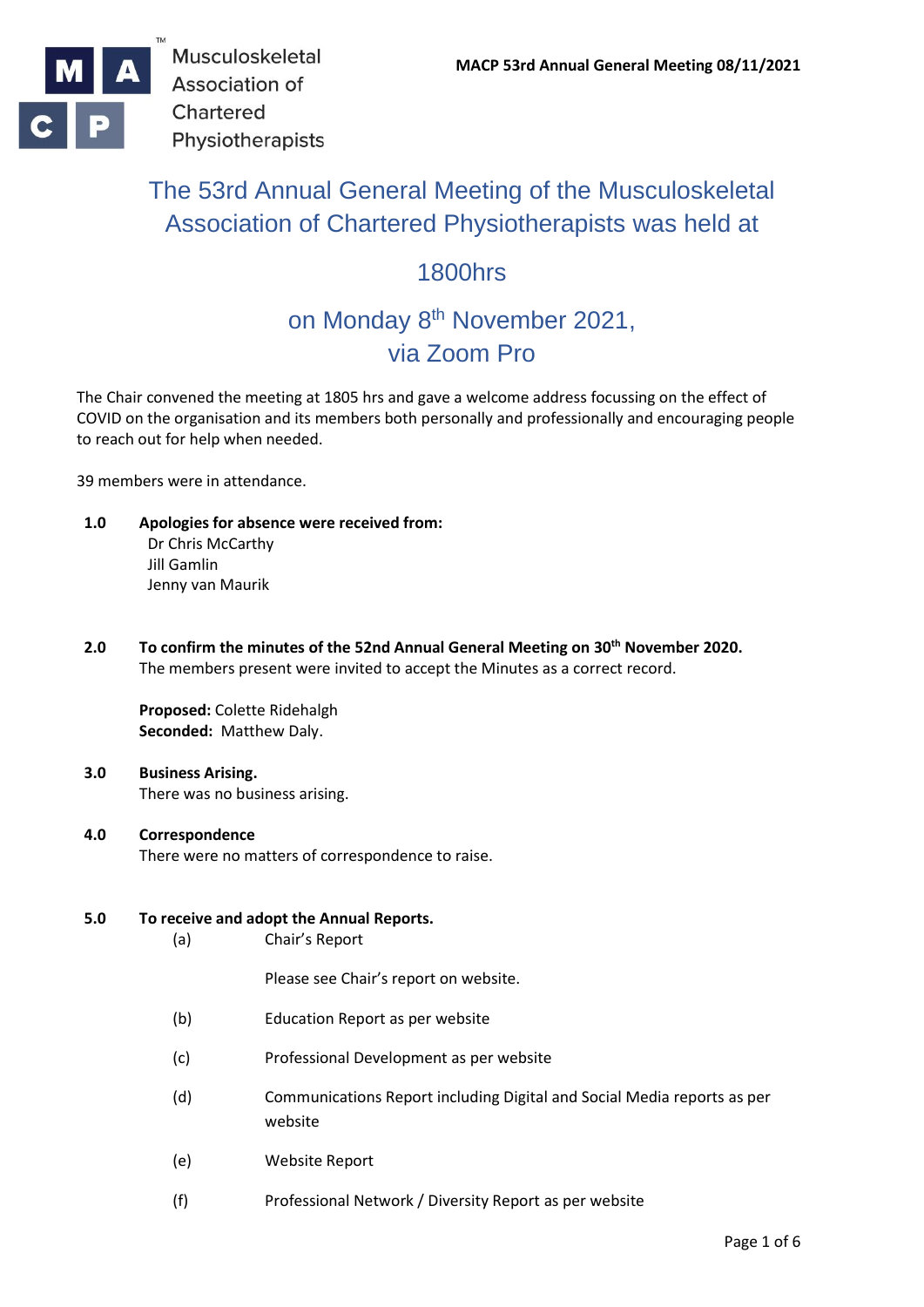

- (g) Research Report as per website
- (h) Knowledge Translation as per website
- (i) IFOMPT Reports

The Chair advised those present that all reports, apart from her own, had been made available to the membership prior to the meeting on the website. The Chair's Report was presented verbally by Helen Welch at the meeting and was published on the MACP Website later on the evening of 8<sup>th</sup> November 2021 after the AGM.

The Chair highlighted the two new routes to membership – portfolio route and accelerated portfolio route, the digital achievements with the development of a portal for portfolio development and submissions using Fourteen Fish. Helen Welch also highlighted some aims for the next year being MSK AP Accreditation, integrating the CPD digital platform for MACP members, continuation of exploring development of sub specialist groups and also the broadening of the affiliate membership category to include non-physiotherapists.

The latter was introduced as a key idea for 2022 but the chair stressed that the Committee would be seeking members views and that the category would change only with a formal vote.

The Chair asked any members interested in joining the Executive Committee or its subcommittees to contact the MACP office  $-$  [admin@macpweb.org](mailto:admin@macpweb.org) or approach her direct: [chair@macpweb.org.](mailto:chair@macpweb.org)

# **5.1 Members questions regarding the Committee reports.**

No questions were posed

The Reports were received and adopted:

**Proposed:** Chris Mercer **Seconded:** Samantha Simmonds

# **Treasurer's Report:**

The Treasurer's Report can be read in full on the website and was available to members a month before the AGM.

Claire Small highlighted that the MACP had had a good year financially due to the success of virtual CPD courses and that the income from subs has decreased over the last years and has been replaced by course income. However, the increase in course income was largely due to COVID and the MACP's successful delivery of a virtual CPD platform, but cannot be relied on going forward. Claire Small also mentioned that the renewal of the contract with Elsevier will be a key part of the 2022 strategy.

Claire Small explained that a lot more work is required from the administrative team with all the developments over the last few years and also that the Portfolio Routes to membership have 2 new contracted staff members.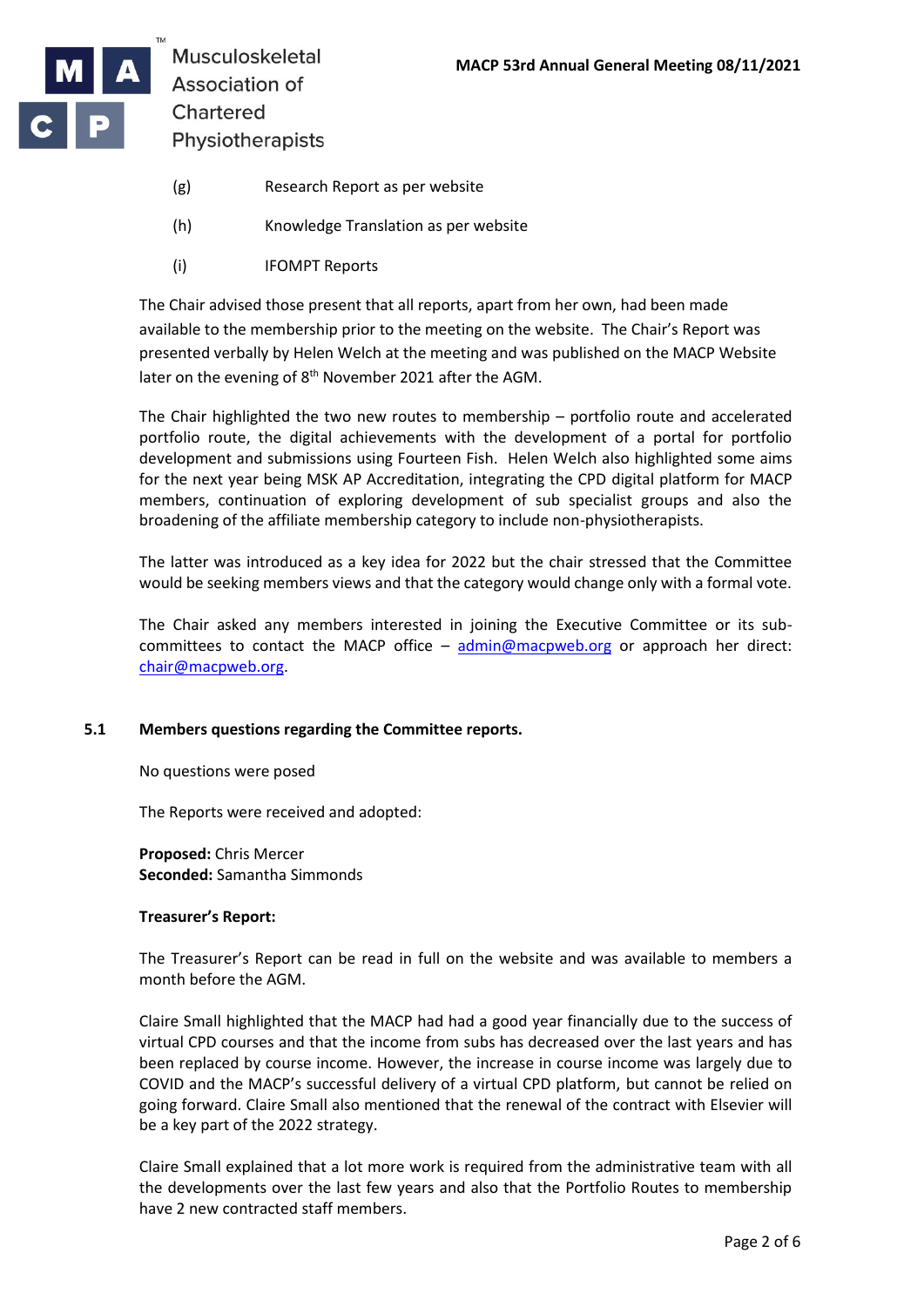

The Research Committee has spent less money this year on bursaries and awards (due to low number of submissions) and a decision was made not to carry over awards from year to next year.

The MACP needs long-term viability for income stream – overall the expenditure has been less this year and a profit of over £70K has been made – thanks to the PDC however Claire Small emphasised the point that this income is unpredictable and not always achievable.

Claire Small announced that she will have completed 6 years at the end of the 21/22 membership year and will need to step down next November so the MACP will require a new treasurer from November 2022. It is really important that anyone who has an interest in this role contacts our Administration team [\(admin@macpweb.org\)](mailto:admin@macpweb.org) or Claire Small or Helen Welch. Claire highlighted that it is a strategic role that requires engagement with the activities of the MACP but not intense day to day work.

# **Re the rise in Membership Fees**

Claire Small brought attention to the possibility of raising the annual membership fee by a suggested £10 – the first increase in 11 years. A vote was made during the meeting as a guide and advisory exercise, not a formal vote. 68% of those present at the AGM would support a rise, 11% would not support it and 21% were undecided.

There were several member questions/suggestions/ideas about a potential rise

- What are member numbers how much of a difference would it make 1000 members approx. therefore an extra £10,000 to offset costs of portal, rise in wages
- whether the Elsevier MSK journal being offered online instead of a hard copy would bring down the price paid to Elsevier (not necessarily as the agreement between MACP and Elsevier includes an agreed number of purchased journals whether online or hard copies)
- would the fourteen fish CPD portal be offered for free to full members yes and charged extra to Associates/Affiliates
- Whether access to journal could be removed to make membership cheaper again probably not due to the partnership with Elsevier
- Comment that membership to MACP is more expensive than any of the other Professional Networks
- Is it worth trying a "wait and see" approach before deciding if membership numbers go up due to the benefits of being an MACP member for Advanced Practice roles - uptake might increase over the next 12 months.
- From Nadya German to Everyone: 07:02 PM
- MACP is more expensive but has such a high-quality journal too which other PN's don't have
- Sympathetic to the idea of increasing the sub fees but in view of the CSP price hikes perhaps proceed with caution
- CSP goes up every year the MACP has not gone up for years
- The healthy bank balance before now was as a result of previous executives doing a lot of unpaid administration work that is now having to be funded, so it is sensible to ensure that there is enough income to cover expenditure in the present day.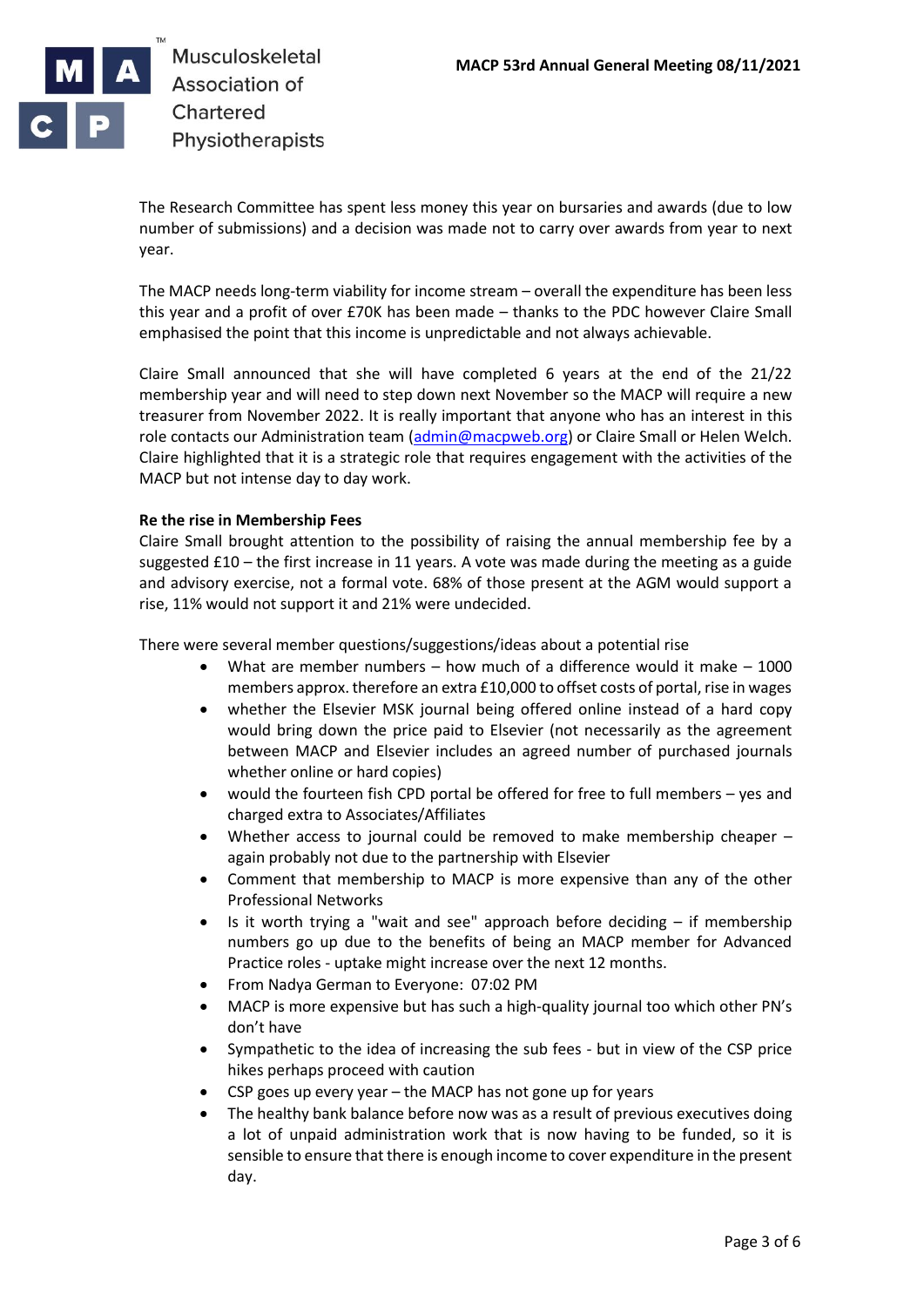

Results of advisory vote: 68% yes – support a rise 11% no – would not support a rise 21% undecided

### **6.0 Amendments to the Constitution**

There were no proposed changes to the constitution.

**7.0 To receive and adopt the Treasurers Annual Report and the Balance Sheet for the year ended June 2021.**

**Proposed:** Claire Small **Seconded:** Agneta Lando

#### **8.0 To appoint auditors for the year ending June 2022.**

Claire Small noted that Kirkwood continue to be used for bookkeeping which slightly lessens the burden on the MACP Administrator and adds a layer of financial integrity and to have an overview, understanding and knowledge of accounts.

Claire Small proposed that the MACP accounts for the year ending June 2022 be prepared by Kirkwood Wilson**.** 

**Proposed:** Claire Small **Seconded:** Agneta Lando

### **9.0 Presentation of New Members Awards**

The Chair advised those present that there had been 48 new members who had joined the MACP in 2020-2021.

The new member certificates will be sent via post to the new members and the Chair looks forward to welcoming new members at future AGM's/conferences.

#### **10.0 To elect new and re-standing executive committee members.**

The following nominations were received for the vacancies on the Executive Committee: **Samantha Simmonds Colette Ridehalgh Gethin Lynch James Rodger Komal Bhuchhada**

Each applicant left the virtual room while the electronic poll took place and each candidate was voted in unanimously to serve on the Executive Committee.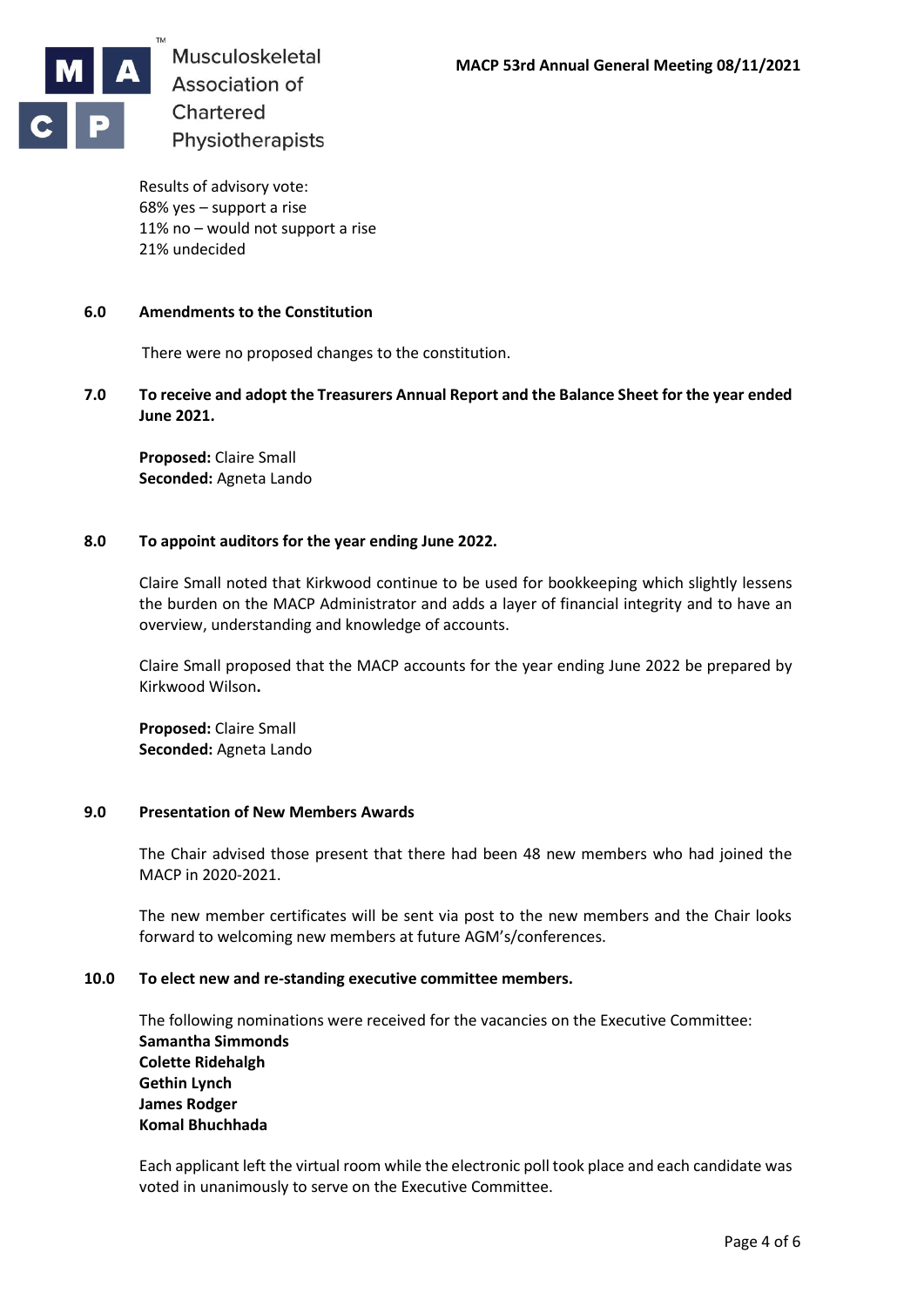

**The chair asked for more people to step forward for Executive Committee and sub-committee roles.**

The following members were standing for re-election on the Executive Committee:

# **N/A**

The members present at the AGM agreed to accept the above nominations by an electronic poll were duly elected to serve on the Executive Committee.

The Chair thanked Jayne Davies, FMACP, for her amazing contribution over the years to the Executive Committee.

#### **11.0 Awards and Bursaries**

#### **CPD & Education Awards**

**Level 1 Winners:** Glen Davies Katy Williams

Matthew Guilliatt Jonathan Thacker

**Level 2 Winners:** Anna Jenkins

# **Level 3 Winners:**

Matthew Low

# **MSc/PgD Student Bursaries:**

Achilleas Paliouras Ben Riley Gemma Fitzgerald Jamie Tsui Jonathan Thacker Kevin Tucker Nick Palmer

# **Elsevier Presentation award**

Zoe Bater –one year's free online journal

#### **Research Awards Level 1 Winners:** Dr Aled Williams

# **Student Research Awards:**

Emma Robinson (University of Hertfordshire) Raffaela Kurz (University of Brighton) Matthew Virden (UCL) Matthew Piff (University of Birmingham)